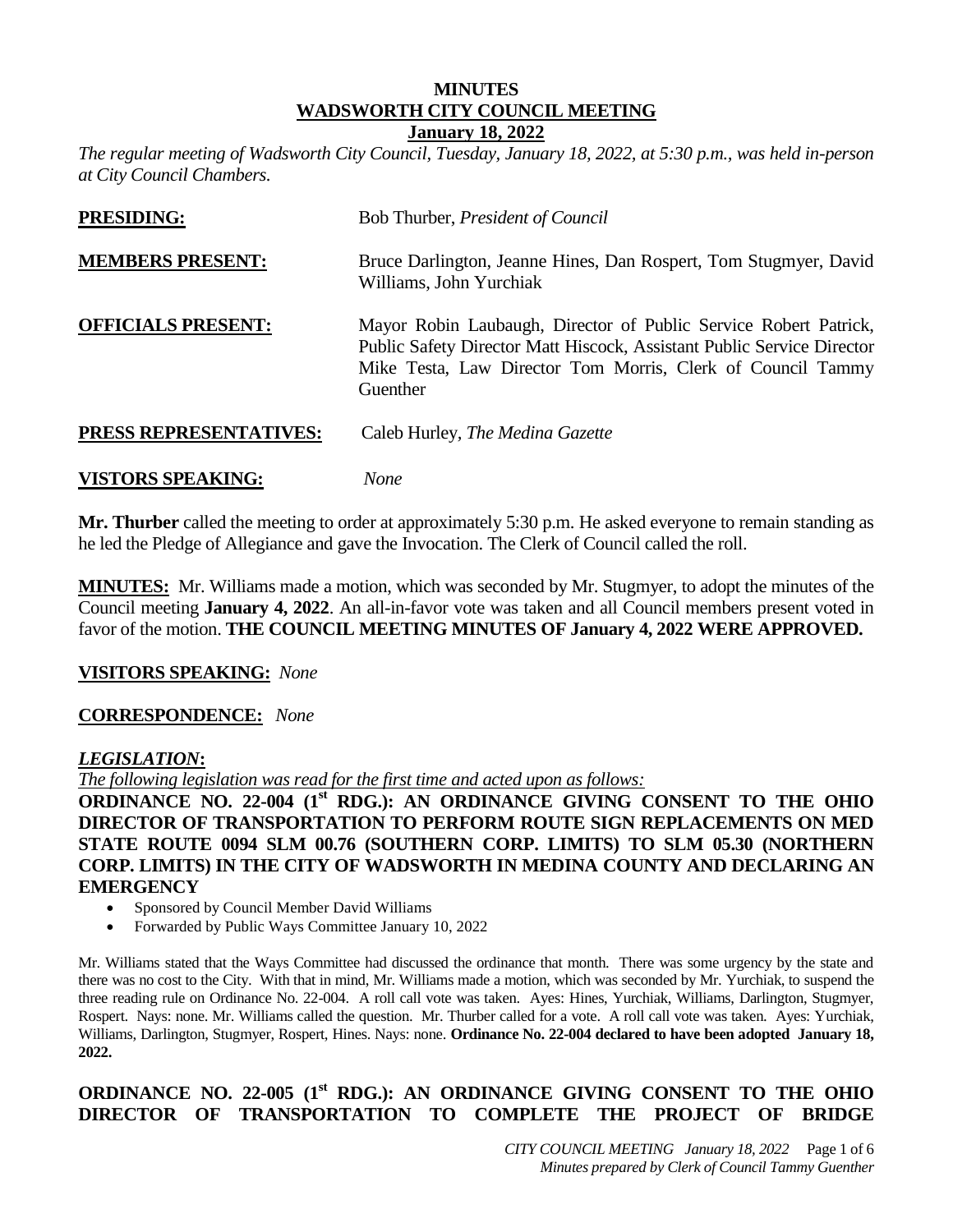**INSPECTION PROGRAM SERVICES, INCLUDING, BUT NOT LIMITED TO ROUTINE INSPECTIONS, ELEMENT LEVEL INSPECTIONS, CRITICAL-FINDINGS REPORTS, FRACTURE CRITICAL MEMBER INSPECTIONS, LOAD RATING CALCULATIONS AND REPORTS, WEIGHT LIMITS POSTING SIGN RECOMMENDATIONS, SCOUR ASSESSMENTS, SCOUR PLAN OF ACTIONS, DEVELOPMENT OF FRACTURE CRITICAL PLANS, AND UNDERWATER DIVE INSPECTION REPORTS IF NEEDED AGREEING TO COOPERATE WITH THE OHIO DIRECTOR OF TRANSPORTATION IN REGARD TO SAID PROJECT AUTHORIZING THE DIRECTOR OF PUBLIC SERVICE TO ENTER INTO A CONTRACT WITH THE OHIO DIRECTOR OF TRANSPORTATION AND DECLARING AN EMERGENCY**

- Sponsored by Council Member David Williams
- Forwarded by Public Ways Committee January 10, 2022

Mr. Williams said, again, that the Ways Committee had discussed the ordinance that month. Again, they were dealing with the state and it was time sensitive. The ordinance was needed by the end of the month. As he recalled, there was no expense to the City. Mr. Williams made a motion, which was seconded by Mr. Yurchiak, to suspend the three reading rule on Ordinance No. 22-005. A roll call vote was taken. Ayes: Williams, Darlington, Stugmyer, Rospert, Hines, Yurchiak. Nays: none. Mr. Williams called the question. Mr. Thurber called for a vote. A roll call vote was taken. Ayes: Darlington, Stugmyer, Rospert, Hines, Yurchiak, Williams. Nays: none. **Ordinance No. 22-005 declared to have been adopted January 18, 2022.**

#### **ORDINANCE NO. 22-006 (1st RDG.): AN ORDINANCE AUTHORIZING THE DIRECTOR OF PUBLIC SERVICE TO NEGOTIATE AND ENTER INTO AN AGREEMENT FOR PROFESSIONAL PLANNING, ARCHITECTURAL DESIGN AND ENGINEERING SERVICES FOR AN UPDATED CITYWIDE PARK MASTER PLAN AND PARK IMPROVEMENTS AND DECLARING AN EMERGENCY**

- Sponsored by Council Member David Williams
- Forwarded by Public Ways Committee January 10, 2022

The ordinance was discussed in Public Ways. It was something that they'd been working on for quite some time. Having said that, Mr. Williams made a motion, which was seconded by Mr. Yurchiak, to place Ordinance No. 22-006 on second reading. An all in favor vote was taken and all Council members present voted in favor of the motion. **Ordinance No. 22-006 advanced to second reading for the meeting of February 1, 2022.**

#### **ORDINANCE NO. 22-007 (1st RDG.): AN ORDINANCE AUTHORIZING THE DIRECTOR OF PUBLIC SAFETY TO PURCHASE TWO (2) 2022 FORD POLICE INTERCEPTOR UTILITY VEHICLES THROUGH AN OHIO DEPARTMENT OF ADMINISTRATIVE SERVICES CONTRACT AND DECLARING AN EMERGENCY**

- Sponsored by Council Member Ralph Copley
- Discussed by Public Safety Committee January 18, 2022

Mr. Williams indicated that he had questions about the proposed ordinance before Council considered it for a vote. He said he was at the Safety Committee and listened to the conversations and had two questions. With the instability of the automobile industry, Mr. Williams wanted to know if they could not get a 2022 model, were they price protected for a 2023.

**Mr. Hiscock** said he did not believe so through the DAS contract, the pricing was only good for 2022 models. It was something they could take up with the individual dealership. Mr. Williams said it would be out of their control because there was still a chip shortage worldwide and there was really no surety for getting vehicles built.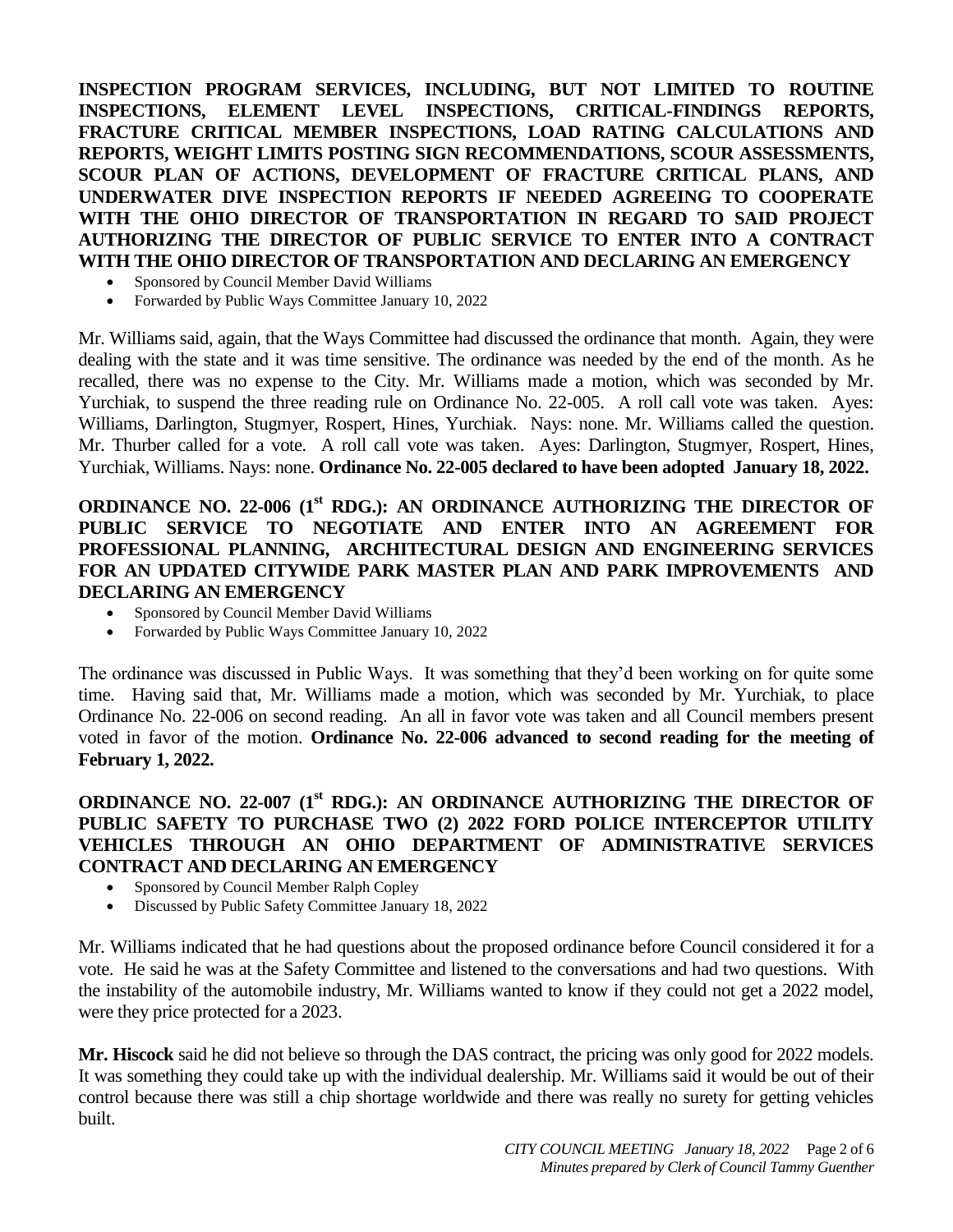That was one question. The next one was that in looking at other departments, Mr. Williams had noticed that they had pick-up trucks. He wanted to know if that was something they'd looked at. He noted one instance where it might have been useful, and that was with their urban camper. He had to be packed up and taken to Medina with all of his gear. Mr. Hiscock said they had never looked at a marked pick-up truck because they had access to an unmarked pick-up truck, as well as Service Department pick-ups.

Mr. Williams thanked the Safety Director.

Mr. Yurchiak noted that the Safety Committee had discussed the item that evening. The vehicles had been budgeted to be purchased on the City's schedule. The department would like to get the order in as soon as possible because it would probably be September before they would even see a vehicle once ordered.

Mr. Darlington had a question. There were two ordinances for vehicles. He asked if that meant they were buying four. Mr. Yurchiak said they were buying four, total.

Mr. Yurchiak made a motion, which was seconded by Mr. Williams, to suspend the three reading rule on Ordinance No. 22-007. A roll call vote was taken. Ayes: Stugmyer, Rospert, Hines, Yurchiak, Williams, Darlington. Nays: none. Mr. Yurchiak called the question. Mr. Thurber called for a vote. A roll call vote was taken. Ayes: Rospert, Hines, Yurchiak, Williams, Darlington, Stugmyer. Nays: none. **Ordinance No. 22-007 declared to have been adopted January 18, 2022.**

#### **ORDINANCE NO. 22-008 (1st RDG.): AN ORDINANCE AUTHORIZING THE DIRECTOR OF PUBLIC SAFETY TO PURCHASE TWO (2) 2022 FORD POLICE INTERCEPTOR UTILITY VEHICLES THROUGH AN OHIO DEPARTMENT OF ADMINISTRATIVE SERVICES CONTRACT AND DECLARING AN EMERGENCY**

- Sponsored by Council Member Ralph Copley
- Discussed by Public Safety Committee January 18, 2022

Mr. Yurchiak said this ordinance represented the other two vehicles. Mr. Yurchiak made a motion, which was seconded by Mr. Rospert, to suspend the three reading rule on Ordinance No. 22-008. A roll call vote was taken. Ayes: Hines, Yurchiak, Williams, Darlington, Stugmyer, Rospert. Nays: none. Mr. Yurchiak called the question. Mr. Thurber called for a vote. A roll call vote was taken. Ayes: Yurchiak, Williams, Darlington, Stugmyer, Rospert, Hines. Nays: none. **Ordinance No. 22-008 declared to have been adopted January 18, 2022.**

**ORDINANCE NO. 22-009 (1st RDG.): AN ORDINANCE FINDING THE EXISTENCE OF A REAL AND PRESENT EMERGENCY IN CONNECTION WITH THE OPERATION AND MAINTENANCE OF THE DEPARTMENT OF PUBLIC SAFETY NECESSITATING AUTHORIZING THE DIRECTOR OF PUBLIC SAFETY TO PURCHASE SELF-CONTAINED BREATHING APPARATUS (SCBA) UNITS, SCBA BOTTLES AND EZ-SCAPE RESCUE BAILOUT SYSTEM FROM MES WARREN FIRE EQUIPMENT WITHOUT FORMAL BIDDING AND ADVERTISING AND DECLARING AN EMERGENCY**

- Sponsored by Council Member Ralph Copley
- Discussed by Public Safety Committee January 18, 2022

Mr. Yurchiak stated that the Committee had discussed the ordinance that evening. The department was facing a price increase if they didn't get them ordered. With that, Mr. Yurchiak made a motion to suspend the three reading rule on Ordinance No. 22-009.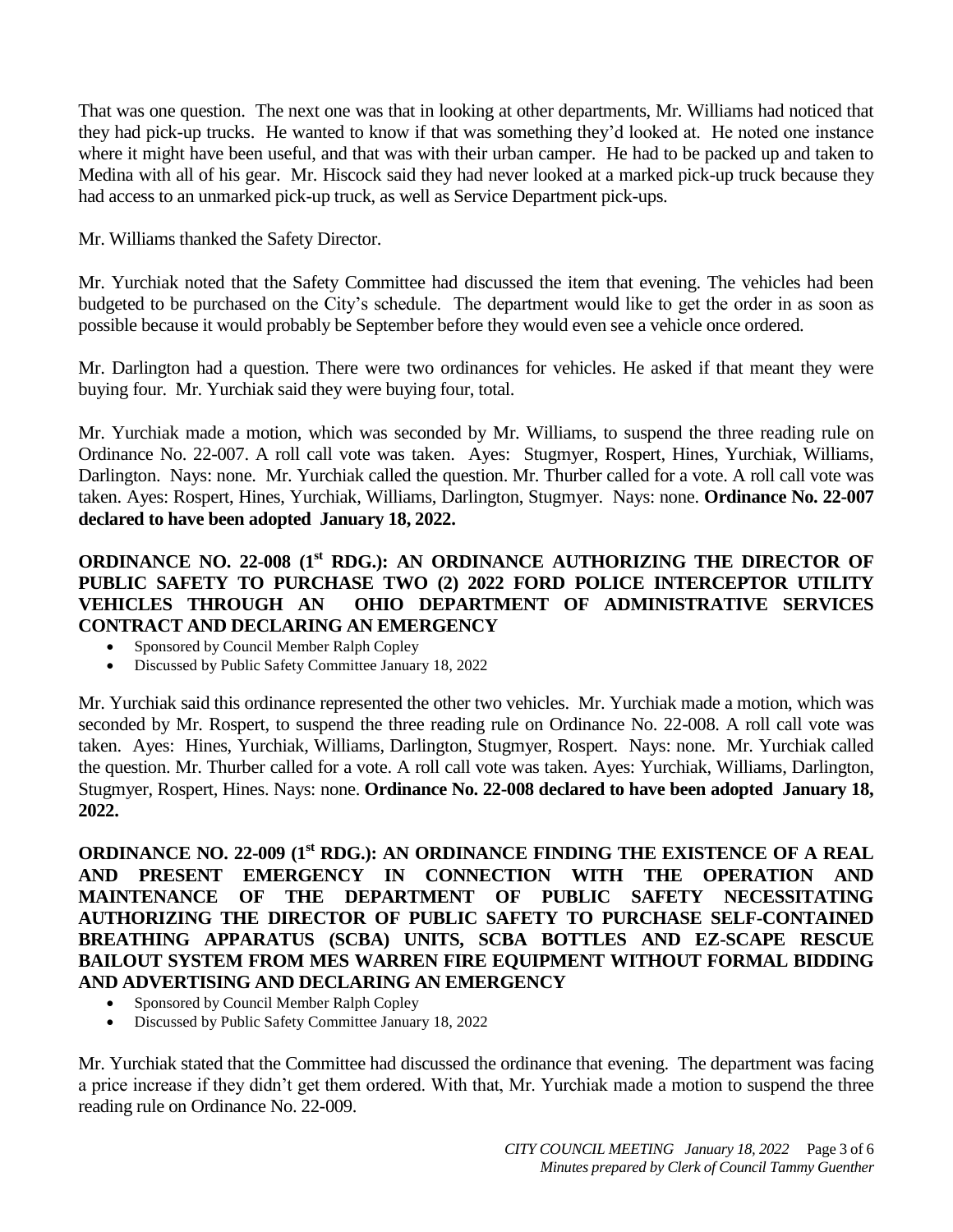At that point, Mr. Williams indicated that he had a question about how many people were trained as scuba divers. Mr. Hiscock responded that the SCBA units were not scuba related. Mr. Williams thought they might be related. Mr. Hiscock said that all firefighters who entered into a fire had to wear SCBAs or Self Contained Breathing Apparatus and were not for under water. It was often confused as scuba related, but in looking at a masked firefighter, they were seeing the SCBAs. The older units were replaced regularly. They were also replacing the bottles this time.

Going back to his original question, Mr. Williams asked if they had anyone trained for underwater rescue. Mr. Hiscock said the City relied on the Medina County All Hazards Team for water rescue. It was comprised of members from multiple departments, who came together for specialized-type rescue. It was a cost effective and effective training approach.

Mr. Williams said he was thinking about the airplane that went down in the brickyard pond. Mr. Hiscock offered a few more details about specialty rescue, but the comments could not entirely be heard.

Mr. Rospert seconded the motion to suspend the three reading rule on Ordinance No. 22-009. A roll call vote was taken. Ayes: Williams, Darlington, Stugmyer, Rospert, Hines, Yurchiak. Nays: none. Mr. Yurchiak called the question. Mr. Thurber called for a vote. A roll call vote was taken. Ayes: Darlington, Stugmyer, Rospert, Hines, Yurchiak, Williams. Nays: none. **Ordinance No. 22-009 declared to have been adopted January 18, 2022.**

#### **ORDINANCE NO. 22-010 (1st RDG.): AN ORDINANCE AUTHORIZING AND DIRECTING THE DIRECTOR OF PUBLIC SERVICE TO ADVERTISE FOR AND RECEIVE BIDS AND ENTER INTO A CONTRACT FOR TREE TRIMMING AND TREE REMOVAL FOR ELECTRIC LINES CLEARANCE AND DECLARING AN EMERGENCY**

• Sponsored by Council Member Bruce Darlington

Mr. Darlington said that Public Service did not have a chance to discuss the ordinance. The ordinance to trim the trees was done every year to make sure there was good security on the electric lines, so Mr. Darlington made a motion to suspend the three reading rule.

Before the motion proceeded, Mr. Williams asked if there was a plan to do the trimming and what trees would be trimmed. Mr. Darlington said that half of the City was done one year and the other half was done in another year. He did not know which half they were on for this year.

Mr. Patrick spoke from the audience that the City was on the north side. Mr. Darlington said that was the plan; it alternated from year to year. All the trees were trimmed every other year. Mr. Williams clarified that it was the trees that affected power lines. Mr. Darlington responded that it was half the lines one year and half, the next. Mr. Stugmyer added that the earlier they went out for pricing, the better, just like for the roads.

Mr. Darlington made a motion, which was seconded by Mr. Yurchiak, was to suspend the three reading rule on Ordinance No. 21-010. A roll call vote was taken. Ayes: Stugmyer, Rospert, Darlington, Hines, Yurchiak, Williams, Darlington. Nays: none. Mr. Yurchiak called the question. Mr. Thurber called for a vote. A roll call vote was taken. Ayes: Stugmyer, Rospert, Darlington, Hines, Yurchiak, Williams. Nays: none. **Ordinance No. 22-010 declared to have been adopted January 18, 2022.**

### **RESOLUTION NO. 22-01 (1st RDG.): RESOLUTION EXPRESSING THE INTENT OF THE LEGISLATIVE AUTHORITY OF THE CITY OF WADSWORTH TO SELL PERSONAL PROPERTY INCLUDING MOTOR VEHICLES ACQUIRED FOR THE USE OF MUNICIPAL**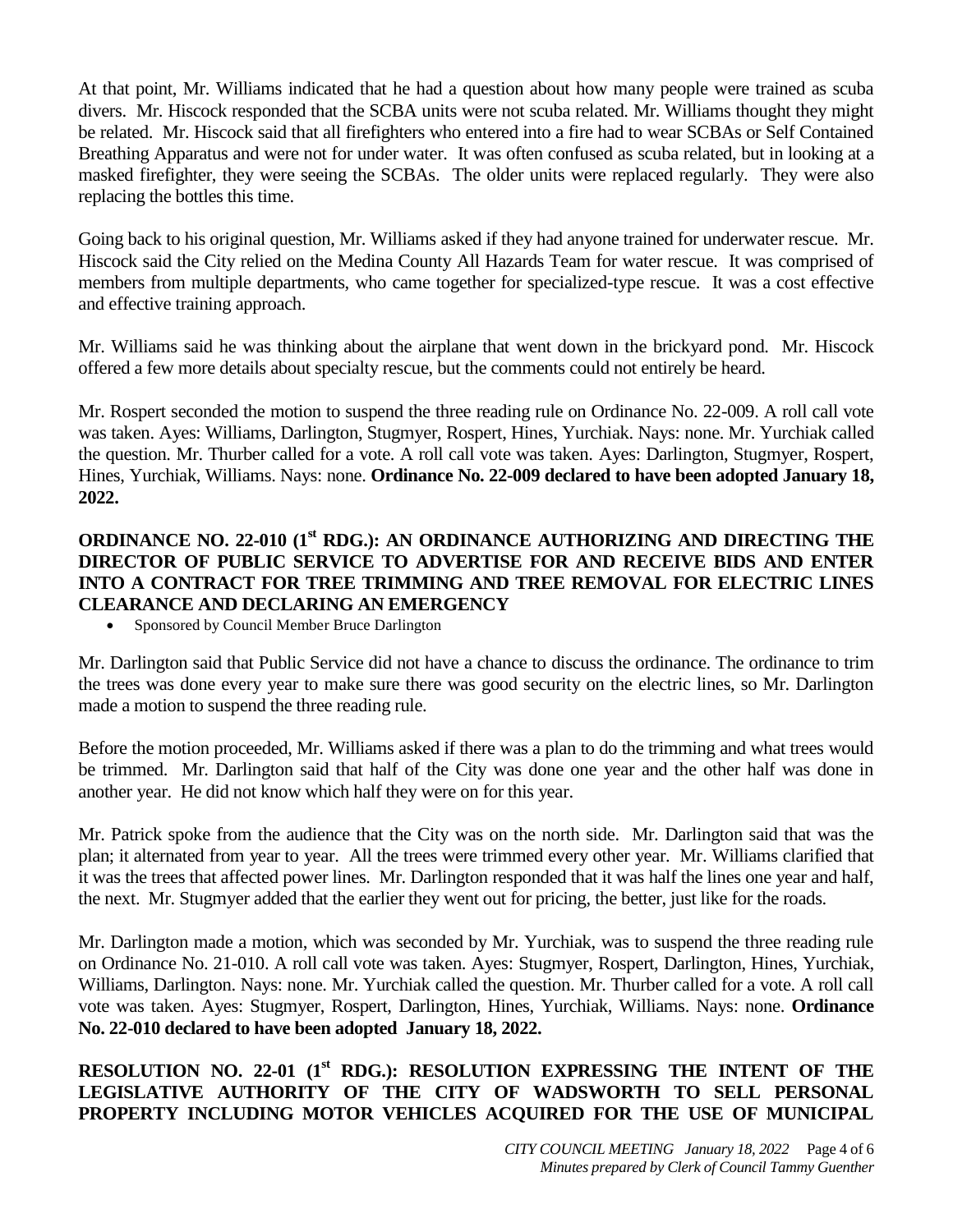#### **OFFICERS AND DEPARTMENTS AND ROAD MACHINERY, EQUIPMENT, TOOLS OR SUPPLIES WHICH ARE NOT NEEDED FOR PUBLIC USE OR ARE OBSOLETE OR UNFIT FOR THE USE FOR WHICH THEY WERE ACQUIRED BY INTERNET AUCTION DURING THE CALENDAR YEAR 2022 ADOPTING PROVISIONS APPLICABLE TO SUCH SALE BY INTERNET AUCTION AND DECLARING AN EMERGENCY**

Sponsored by Council Member Bruce Darlington

Mr. Darlington had a question for Mr. Patrick. He said that there was an ordinance not long ago for an internet auction. He asked how this one differed from the previous legislation. The Law Director offered to take the question. Mr. Morris said that every year, they authorized "how" the City would sell equipment – what internet sites were appropriate and which ones were not. The resolution set that framework up. Then as occasions came up to sell items, this resolution would be referenced in the next piece of legislation. This was the annual statute. Any time there was a big sale, over \$2,000.00, then they would come back to Council. Mr. Darlington understood they approved anything over \$2,000.00, and Mr. Morris said that was he recalled off the top of his head.

Mr. Darlington made a motion, which was seconded by Mr. Stugmyer, to suspend the three reading rule on Resolution 22-01. A roll call vote was taken. Ayes: Rospert, Hines, Yurchiak, Williams, Darlington, Stugmyer. Nays: none. Mr. Darlington called the question. Mr. Thurber called for a vote. A roll call vote was taken. Ayes: Hines, Yurchiak, Williams, Darlington, Stugmyer, Rospert. Nays: none. **Resolution No. 22-01 declared to have been adopted January 18, 2022.**

*The following legislation was read for the third time, having been previously read at different meetings on different days, and acted upon as follows:* 

**ORDINANCE NO. 21-121 (3<sup>rd</sup> RDG.): AN ORDINANCE AUTHORIZING AND DIRECTING THE DIRECTOR OF PUBLIC SERVICE TO ADVERTISE FOR AND RECEIVE BIDS AND TO ENTER INTO A CONTRACT FOR PHASE 2 – SOUTHWEST PARKING LOT WITH CONCRETE PAVEMENT; INTERLOCKING PAVERS; LANDSCAPING; STORM SEWER; PRIVATE SIDEWALKS, DECKING, STEPS, PARKING AREAS, DRIVEWAYS, PATIOS, ADA ACCESSIBLE RAMPS, DOWNSPOUTS, LANDSCAPING; GRADING; SIDEWALK; CURBING; REPAIRS TO PHASE 1 – SOUTHWEST PARKING LOT; AND OTHER SURFACE IMPROVEMENTS AND DECLARING AN EMERGENCY**

- Sponsored by Council Member David Williams
- Proposed amendments discussed by Public Ways Committee

Mr. Williams made a motion, which was seconded by Mr. Yurchiak, to amend Ordinance No. 21-121 to include an amount not to exceed \$515,000 and language to proceed with the assessment of property owners in accordance with the Resolution No. 21-09. **Ordinance No. 21-121 was amended.** 

Mr. Darlington had a question. He saw they were digging up the storm sewer and made a huge hole in the parking lot. He would not want to have it paved and have something like that happen again. He wanted to know if this would include any inspection of the existing utilities that would be under the new pavement, so they were in good shape and wouldn't have to be replaced.

Mr. Williams thanked Mr. Darlington and said that the most recent uncovering of the soil to find a flaw in one of the structures happened after their last Committee meeting. He asked that Mr. Patrick address the events of last Friday and what was found, and were there any other utilities there that might be in question in the future.